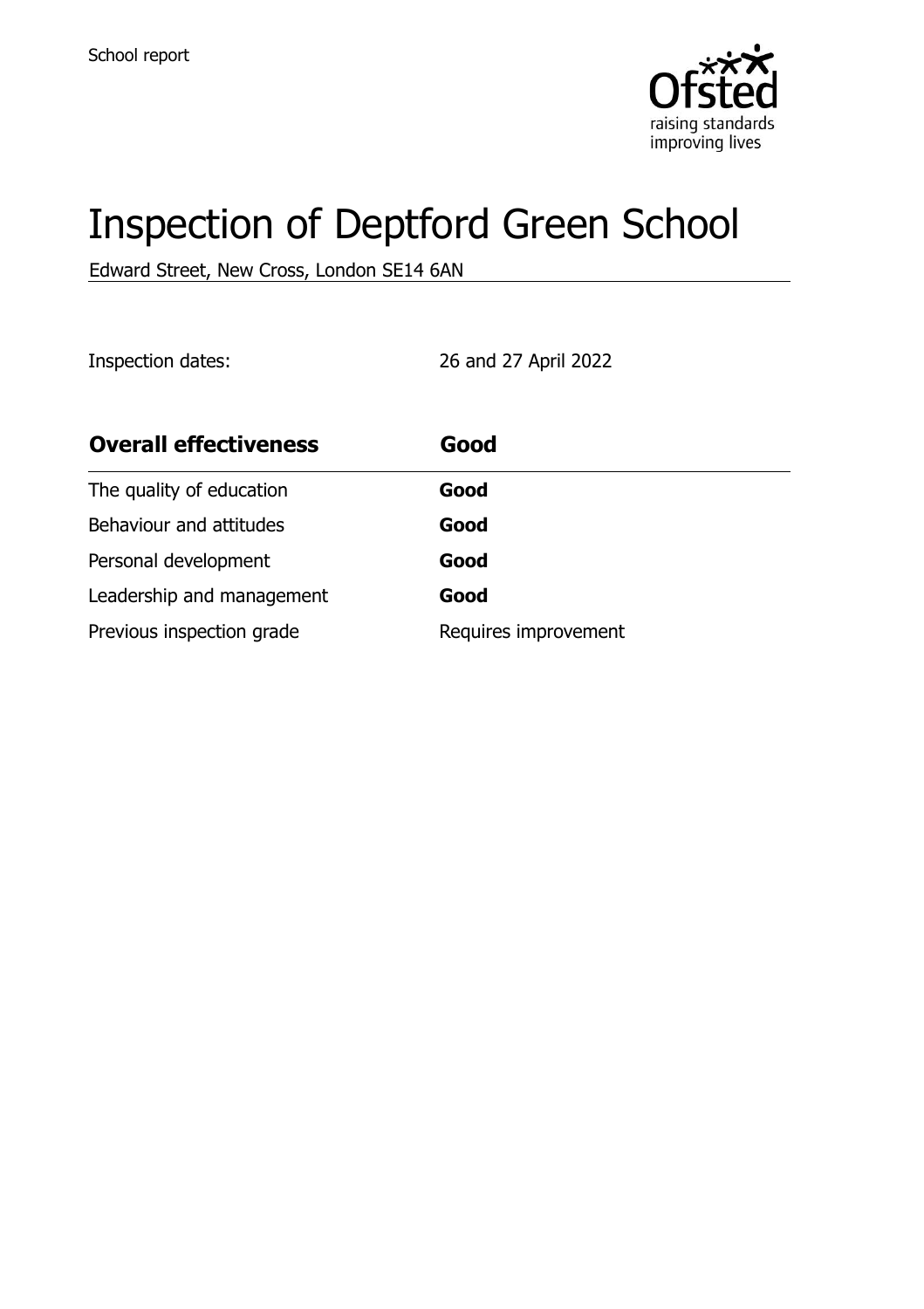

#### **What is it like to attend this school?**

Pupils are safe and well cared for at this school. They value the strong professional relationships that they have with their teachers and other adults at the school. Pupils know that staff are there to support and guide them.

Leaders have high expectations of what pupils can achieve. They have worked with staff to help raise pupils' aspirations. The school's 'LORIC' system encourages pupils to develop skills such as initiative-taking and communication. Pupils like taking on leadership roles, including as library leaders and mental health ambassadors. They are motivated to work hard and do their best.

Staff have created a harmonious environment. Pupils behave well in lessons and around the school. Pupils said that disrespectful behaviour is simply not tolerated. They accept each other's differences and get on well with each other. Staff are quick to deal with any incidents of bullying.

Pupils have many opportunities to nurture their talents and interests, especially in the creative arts. They appreciate having the chance to learn a musical instrument in Years 7 to 9. Musical ensembles, including orchestra, jazz band and open-mic, sessions are popular. Many pupils also take part in the various music and drama productions that take place.

#### **What does the school do well and what does it need to do better?**

Leaders have designed a broad and rich curriculum that matches the ambition of the national curriculum. Pupils study a wide range of subjects up to the end of Year 9. Many pupils choose GCSE subjects in Year 10 that are part of the English Baccalaureate. A small number of pupils in Years 7 to 9 do not have the same opportunities to access the full curriculum as their peers. Pupils are withdrawn from lessons, in particular modern foreign languages, to have additional support in reading and writing. Pupils who speak English as an additional language have personalised support to build up their knowledge of the English language.

Leaders promote a love of reading across the school. They give pupils time to read widely, such as in form time and in lessons in the library. Staff work with pupils who need extra help with their reading. They give these pupils extra practice in reading to help them to read fluently and catch up quickly. Staff use their expertise to pinpoint and address weaknesses in pupils' phonics knowledge. Leaders have not managed to prioritise reading without narrowing the curriculum for pupils who are weak readers and need to catch up.

Leaders have given careful thought to the knowledge and skills pupils need in each subject area. Teachers are clear about why and when they teach subject content. They follow well-planned sequences of lessons, so that pupils successfully know more over time. This helps pupils to complete increasingly complex tasks. For example, pupils in Year 9 Spanish used their previous learning of the past tense to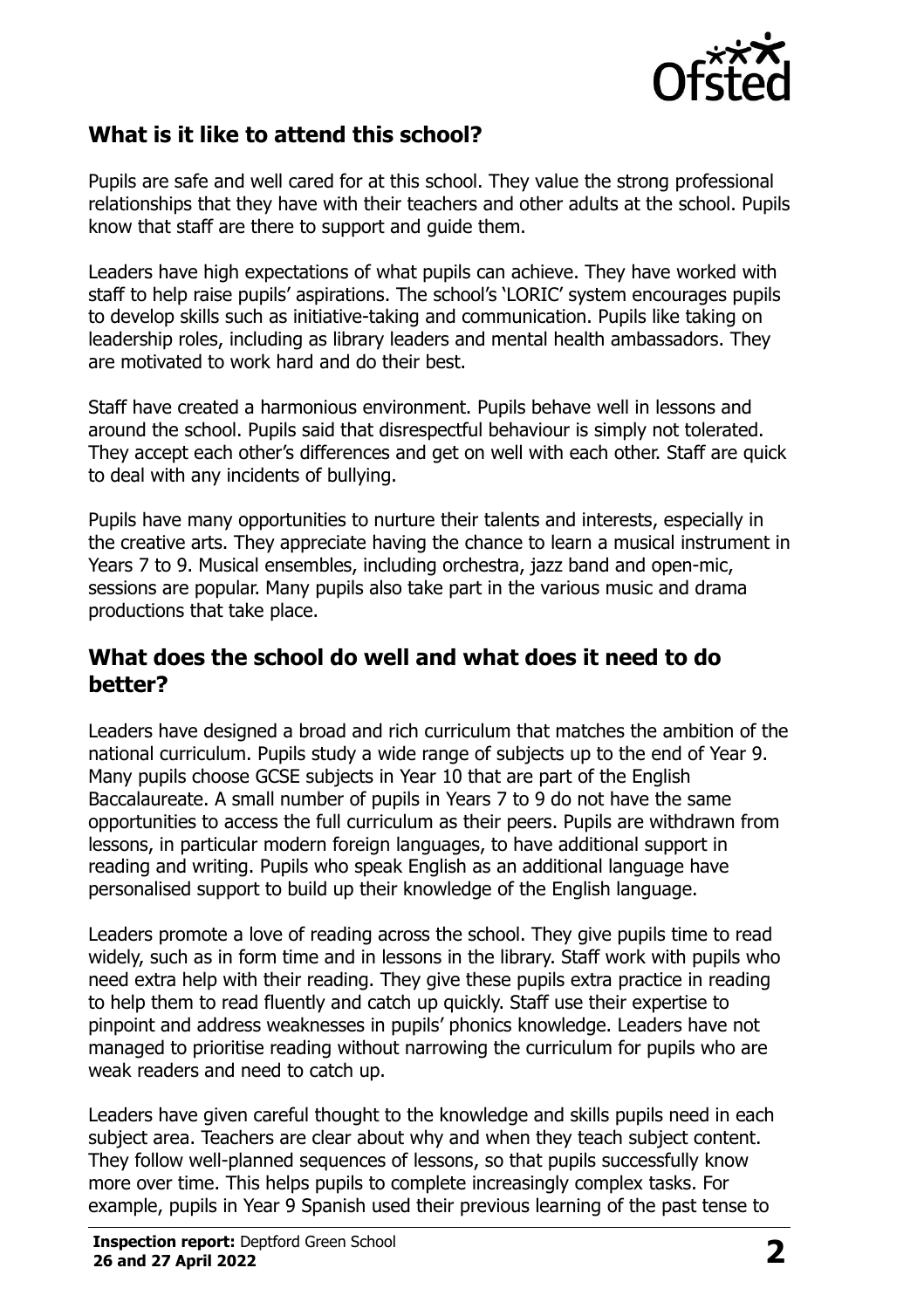

help them understand a detailed Spanish text on the tomato-throwing La Tomatina festival.

Teachers plan regular opportunities to recap and reinforce pupils' learning. This helps pupils to embed essential subject content as they progress through the years. For instance, pupils in history have a secure knowledge of conflict and democracy. They study these concepts in different contexts as they move up through the school. Pupils in Year 11 showed their in-depth understanding of 'Romeo and Juliet'. They described themes that they have come across in other texts, such as patriarchal structure and chivalric code. Teachers use a range of different strategies to check what pupils have remembered and understood. They spot any pupils at risk of falling behind and put measures in place to help them keep up.

Leaders support staff well in developing their teaching and subject knowledge. In some subject areas, leaders have struggled to recruit and retain teaching staff. This has caused some inconsistencies in how well the curriculum is delivered.

Staff receive regular training to help them to support pupils with special educational needs and/or disabilities. Teachers adapt learning in line with pupils' identified needs. Pupils who attend the on-site resource base are fully involved in school life. Specialist support staff help teachers to ensure that these pupils' individual needs are met.

Pupils like being in this diverse school community. They celebrate events such as LGBTQ+ History Month and Autism Awareness Week. Pupils said that they feel confident to challenge stereotypes or discriminatory views. From Year 7 onwards, pupils benefit from extensive careers guidance and a well-planned careers programme. In lessons, pupils are attentive and settle quickly to their work. Staff manage any incidents of poor behaviour so that pupils' learning is not disrupted.

The school has been through considerable change since its previous inspection. Leaders have the support of staff, pupils, and parents and carers. Staff are proud to work here. While workload is an ongoing challenge, staff said that leaders are considerate and mindful of their well-being.

# **Safeguarding**

The arrangements for safeguarding are effective.

Leaders with responsibility for safeguarding are experienced and well trained. The safeguarding team is strengthened by the support of non-teaching pastoral staff. Together they are quick to identify and deal with any concerns. Staff understand the need for vigilance. They follow leaders' guidance and report any concerns, no matter how minor they may seem.

Pupils spoke positively about the range of services available at school to help them with their mental health and well-being. Leaders arrange visiting speakers and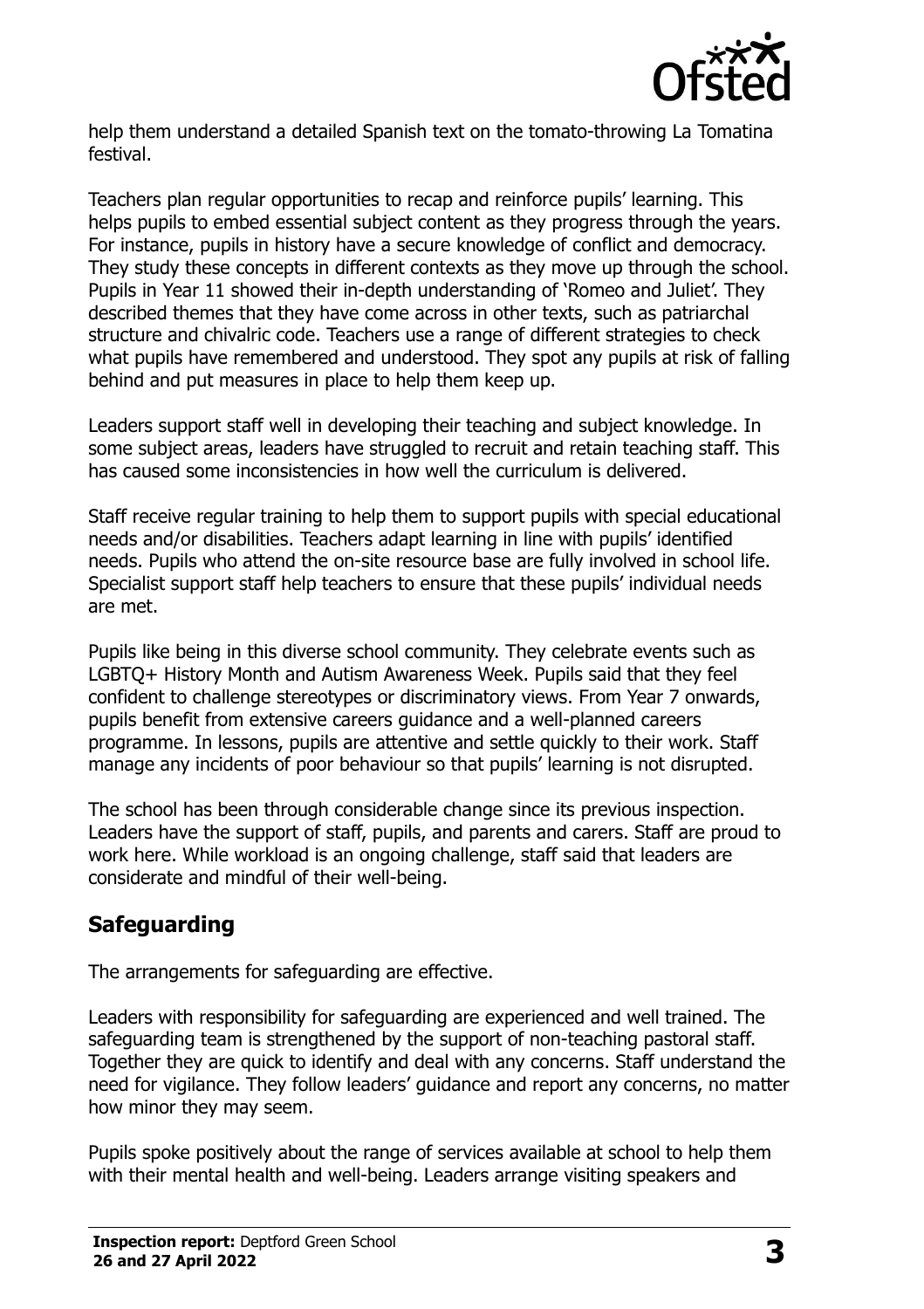

workshops to promote pupils' awareness of issues such as sexual harassment and youth crime.

## **What does the school need to do to improve?**

#### **(Information for the school and appropriate authority)**

- Leaders have had difficulties in recruiting and retaining staff in a few subject areas. This has led to pockets of variability in how well the curriculum is delivered, which sometimes affects pupils' learning. Leaders should continue their work to support all staff in implementing the curriculum consistently well.
- A small number of pupils in Years 7 to 9 do not have the same opportunity to study the full curriculum as their peers. For example, some have been withdrawn from modern foreign languages to have additional support in literacy. Leaders should ensure that reading is prioritised for all pupils without narrowing pupils' access to the broad curriculum on offer.

#### **How can I feed back my views?**

You can use [Ofsted Parent View](http://parentview.ofsted.gov.uk/) to give Ofsted your opinion on your child's school, or to find out what other parents and carers think. We use information from Ofsted Parent View when deciding which schools to inspect, when to inspect them and as part of their inspection.

The Department for Education has further [guidance](http://www.gov.uk/complain-about-school) on how to complain about a school.

If you are the school and you are not happy with the inspection or the report, you can [complain to Ofsted.](http://www.gov.uk/complain-ofsted-report)

#### **Further information**

You can search for [published performance information](http://www.compare-school-performance.service.gov.uk/) about the school.

In the report, '[disadvantaged pupils](http://www.gov.uk/guidance/pupil-premium-information-for-schools-and-alternative-provision-settings)' refers to those pupils who attract government pupil premium funding: pupils claiming free school meals at any point in the last six years and pupils in care or who left care through adoption or another formal route.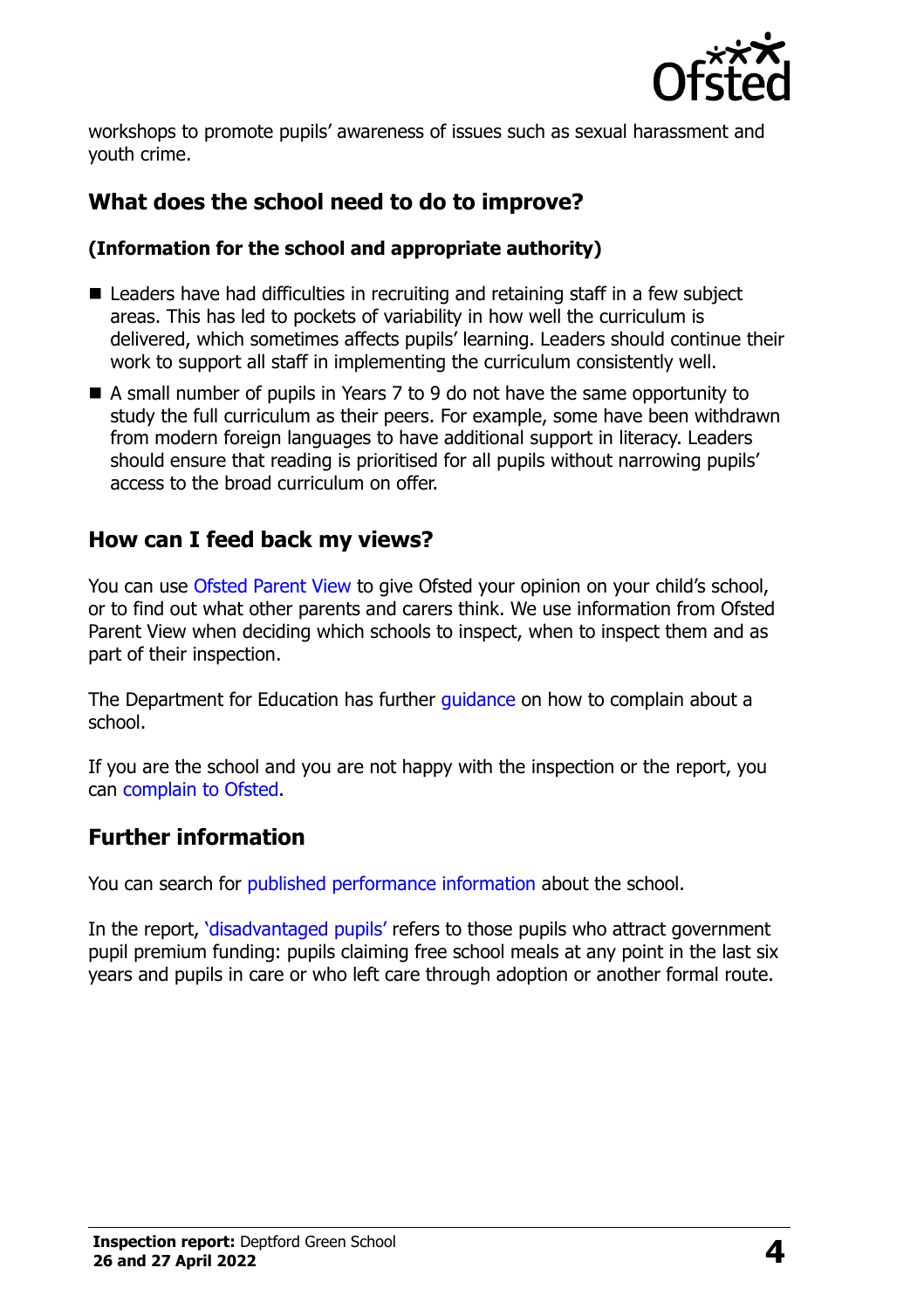

## **School details**

| Unique reference number             | 100740                                                              |  |
|-------------------------------------|---------------------------------------------------------------------|--|
| <b>Local authority</b>              | Lewisham                                                            |  |
| <b>Inspection number</b>            | 10202859                                                            |  |
| <b>Type of school</b>               | Secondary comprehensive                                             |  |
| <b>School category</b>              | Maintained                                                          |  |
| Age range of pupils                 | 11 to 16                                                            |  |
| <b>Gender of pupils</b>             | Mixed                                                               |  |
| Number of pupils on the school roll | 872                                                                 |  |
| <b>Appropriate authority</b>        | The governing body                                                  |  |
| <b>Chair of governing body</b>      | Sid Hughes                                                          |  |
| <b>Headteacher</b>                  | Emma Thurston                                                       |  |
| Website                             | www.deptfordgreen.lewisham.sch.uk                                   |  |
| Date of previous inspection         | 9 and 10 October 2018, under section 5<br>of the Education Act 2005 |  |

## **Information about this school**

- The headteacher took up post in September 2021.
- Leaders make use of two registered alternative providers and one unregistered alternative provider on a part-time or temporary basis.
- The school has a specialist resource unit on site for pupils diagnosed with autism spectrum disorder. This is funded by the local authority and currently has 15 pupils on roll. Pupils who attend this provision also attend mainstream lessons.
- The school meets the requirements of the Baker Clause, which requires schools to provide pupils in Years 8 to 13 with information about approved technical education qualifications and apprenticeships.

## **Information about this inspection**

The inspectors carried out this inspection under section 5 of the Education Act 2005.

■ This was the first routine inspection the school had received since the COVID-19 pandemic began. Inspectors discussed the impact of the pandemic with leaders, and have taken that into account in their evaluation of the school.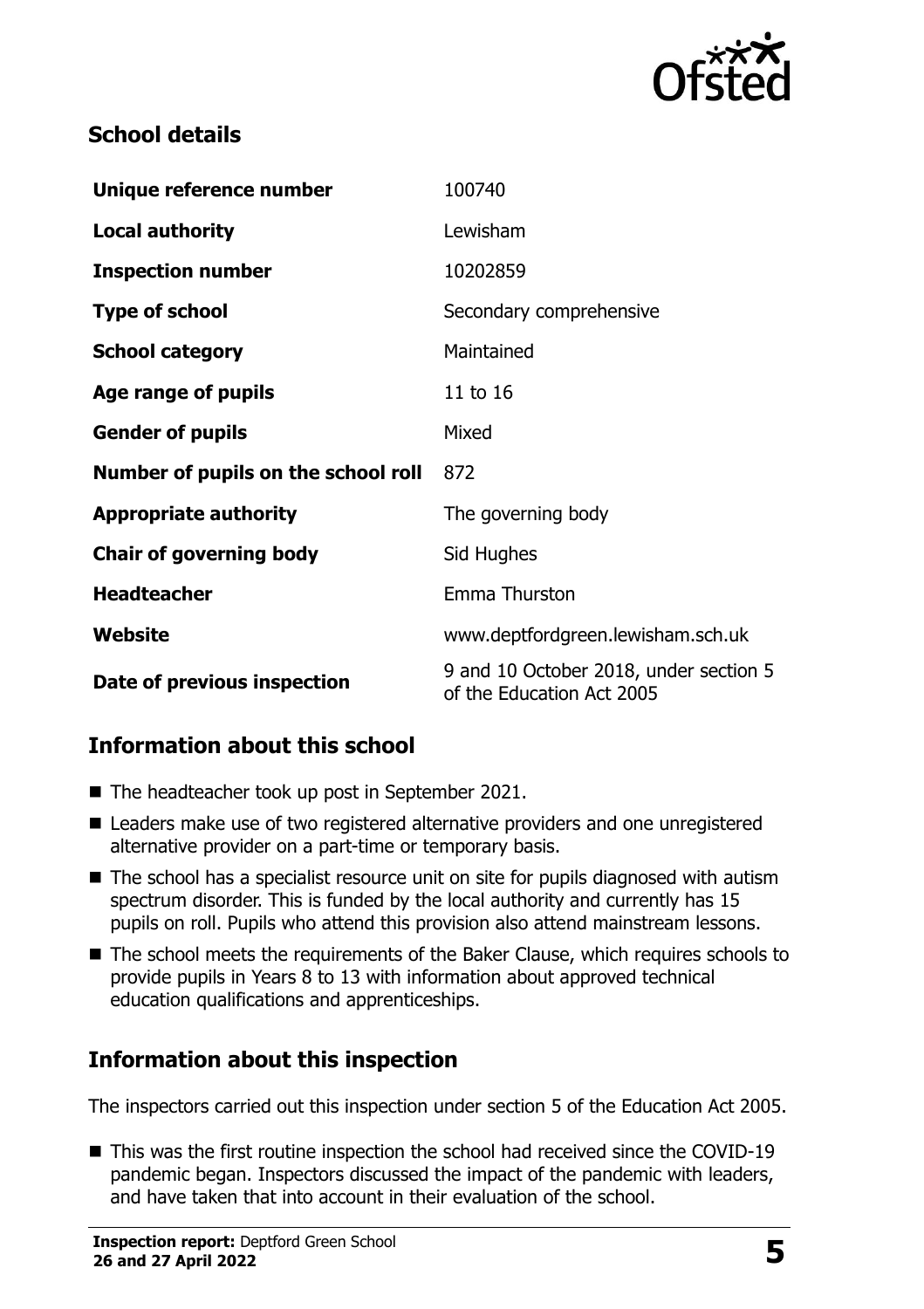

- Inspectors met with the headteacher, other members of the senior leadership team, the chair and vice-chair of the governing body, the leader with responsibility for safeguarding, the special educational needs coordinator and the specialist resource unit manager. The lead inspector also spoke to a representative from the local authority.
- Inspectors carried out deep dives in these subjects: English, mathematics, history, modern foreign languages and music. For each deep dive, inspectors met with curriculum leaders, visited a sample of lessons, spoke to teachers, spoke to some pupils about their learning and looked at samples of pupils' work. Inspectors listened to a sample of pupils read and spoke to pupils about reading.
- Inspectors talked to pupils and staff about other subject areas and spoke to leaders about the curriculum in physical education, science, geography and design and technology. Inspectors visited lessons in a range of subjects, including drama, art and ethics.
- Inspectors considered the effectiveness of safeguarding through discussion with leaders, other staff and pupils. Inspectors reviewed records relating to safeguarding, including pre-employment recruitment checks and records of work with external agencies.
- Inspectors observed behaviour in lessons and at lunchtime. Inspectors held meetings with groups of pupils from all year groups and had informal discussions with pupils around the school. Inspectors spoke to a range of staff about their views of pupils' behaviour, and about their workload and well-being.
- Inspectors considered responses to Ofsted's online survey of parents' views, Parent View, and responses to the online staff and pupil surveys.

#### **Inspection team**

| Jude Wilson, lead inspector | Her Majesty's Inspector |
|-----------------------------|-------------------------|
| Bob Hamlyn                  | Her Majesty's Inspector |
| Andrew Hook                 | Ofsted Inspector        |
| <b>Umbar Sharif</b>         | Ofsted Inspector        |